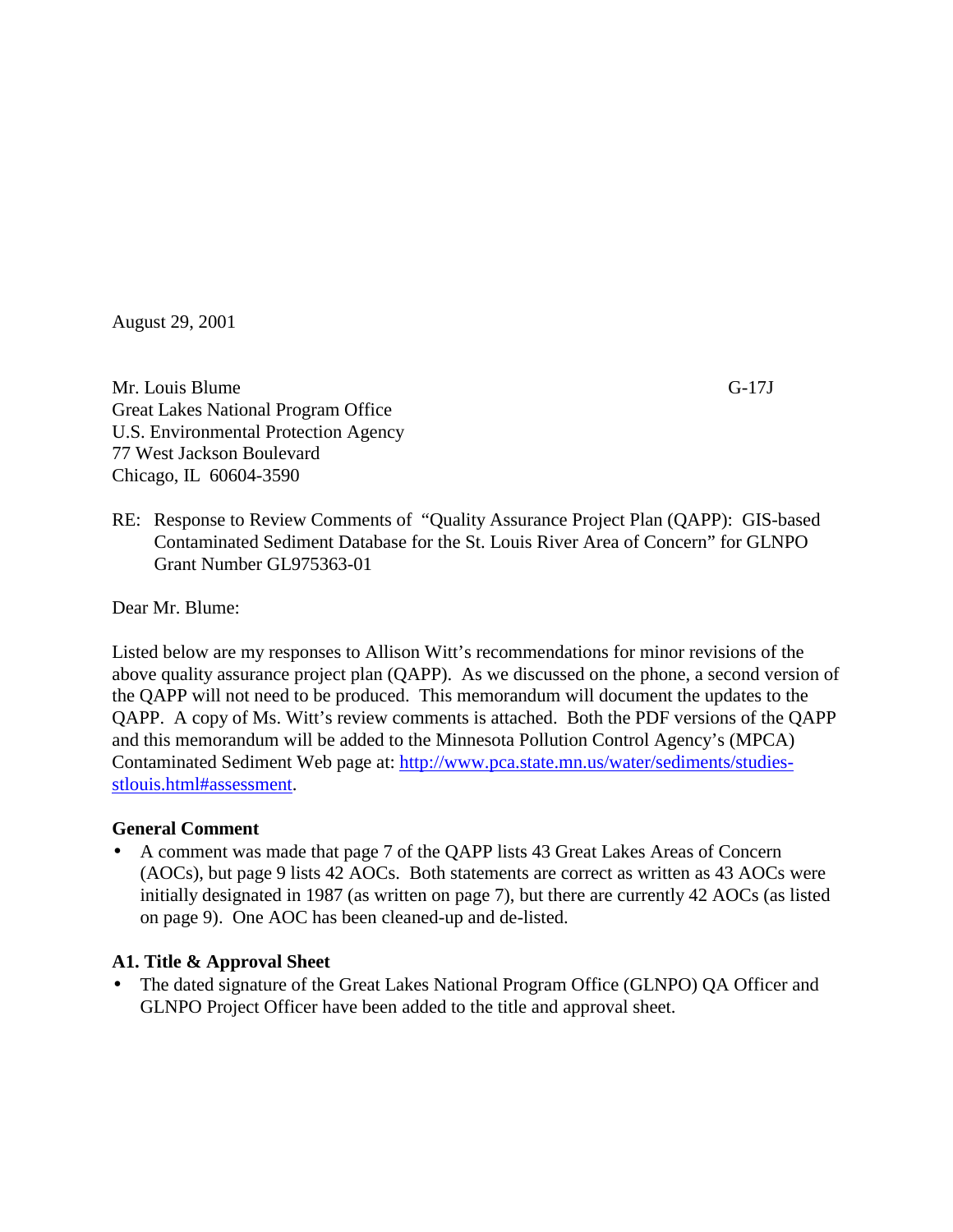#### **A4. Project/Task Organization**

• Although no changes were noted for this section, I wanted to let you know that my supervisor, Lanny Peissig, has recently retired and our Quality Assurance (QA) Coordinator, James Joslyn, has left the MPCA. Both of these positions are currently vacant. In addition, Megan Hanacek has left MacDonald Environmental Sciences Ltd. (MESL), and David Sims (MESL) will also provide assistance to the GIS portion of the project. MESL will be moving to a new office as of October 1, 2001. Their new address will be:

> #24 - 4800 Island Highway North Nanaimo, British Columbia V9T 1W6 Canada email: mesl@island.net Phone: 250-729-9625 Fax: 250-729-9628

#### **A6. Project/Task Description**

• A comment was made to include records from QA assessments with the project and QA records and reports. This will be done, and additional detail on these assessments is provided in my response to comments under Section A9.

#### **A7. Quality Objectives and Criteria for Measurement Data**

• A comment was made to establish criteria to identify if pre-existing data maintain a high level of quality and if all data used has an equal level of quality. Only sediment quality data collected since 1991 will be included in the database since this corresponds to a time period when the MPCA started preparing QAPPs for federally-funded sediment quality projects in the St. Louis River AOC. We will be using detailed screening criteria developed for the BEDS/SedTox co-occurrence data (Appendix A of the QAPP) and spiked sediment bioassay data (Appendix B of the QAPP) for evaluating sediment chemistry and toxicity data. Appendix A briefly provides a checklist for benthological community data, too. Bioaccumulation data, from 28-d sediment bioaccumulation tests with *Lumbriculus variegatus*, will need to meet the test acceptability requirements of USEPA (2000; Methods for Measuring the Toxicity and Bioaccumulation of Sediment-associated Contaminants with Freshwater Invertebrates, EPA/600/R-99/064). In order for any fish tissue or fish abnormality data to be included in the database, documented methods and results (that provide an indication of the quality of the data) must be available.

#### **A9. Documentation and Records**

- A comment was made to state the actual information which is expected to be included in the data report, not just the GIS-based database. A formal project report will not be prepared since a CD of the database is the primary deliverable for this project. However, technical documentation will be retained by the MPCA which contains the following components:
	- A database table with the information compiled during data evaluation (i.e., screening criteria);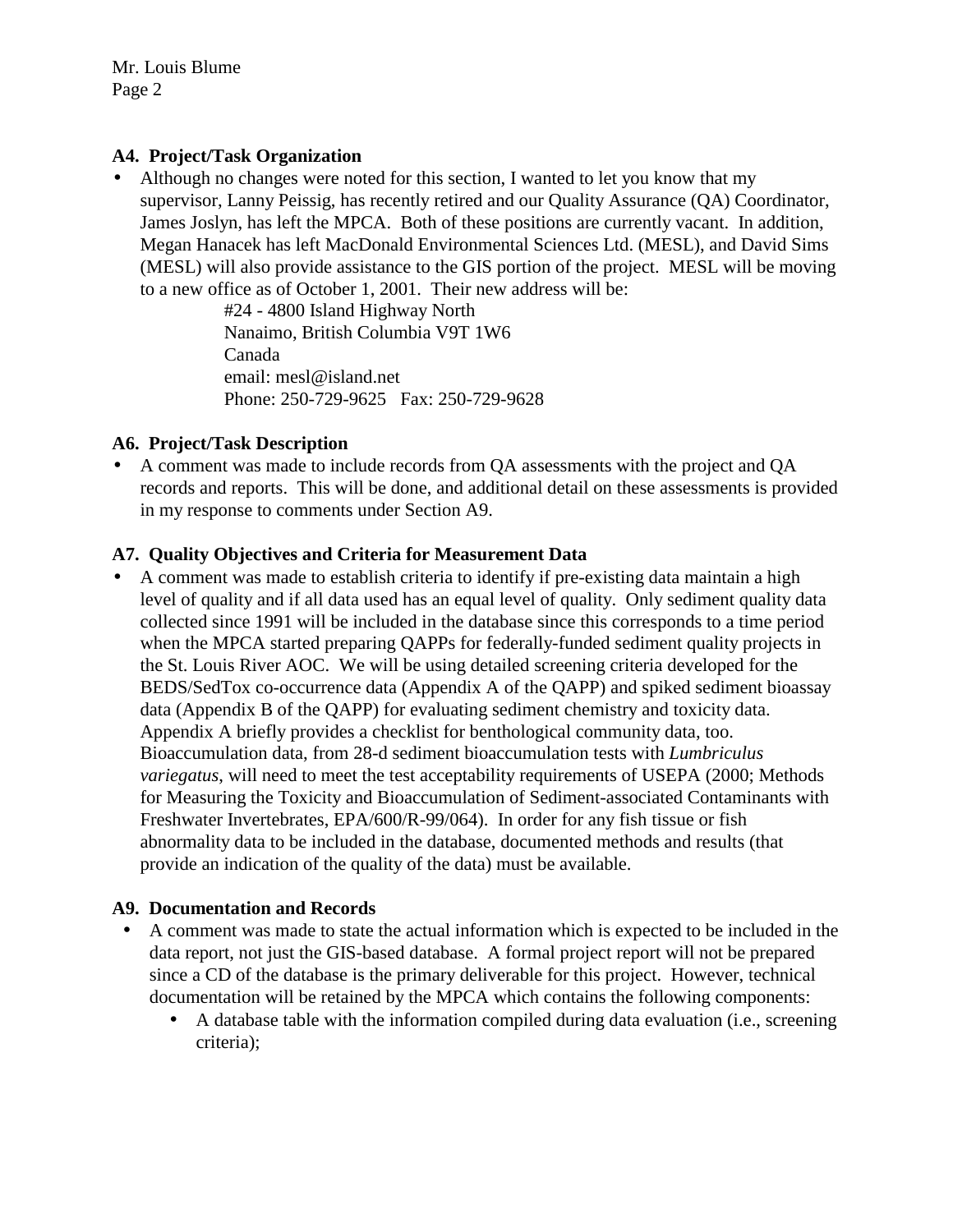- A database table with information regarding the decisions associated with each data set;
- A database table with information regarding all candidate data sets and, for failed data sets, which screening criteria was violated;
- A summary file that outlines the conventions and procedures used in developing the database;
- A database table that provides a summary of the QA checks and database auditing procedures employed; and
- The metadata documents that will be associated with GIS data acquired from other sources.

#### **B9. Data Acquisition Requirements for Non-Direct Measurements**

• A question was raised regarding any additional limitations of data related to the acceptance criteria, besides the limited budget of this project. Other potential limitations would include the cooperation and availability of staff from other agencies (e.g., Wisconsin Department of Natural Resources), organizations (e.g., Fond du Lac Band), and potentially responsible parties to put their sediment quality data in an electronic format which could easily be brought into the GIS-based database. We may also encounter a lack of geo-referenced latitude/longitude information to accompany some of the acceptable sediment quality data. We anticipate that there may be more acceptable sediment quality data available than we will have the resources to enter into the GIS-based database. Therefore, we will be soliciting stakeholder input at a meeting to be held in Duluth on October 22, 2001 and in St. Paul on October 23, 2001, to develop the priority by which acceptable sediment quality data from particular geographic areas in the St. Louis River AOC are entered into the database.

#### **B10. Data Management**

- A comment was raised to include data retrieval requirements. Data retrieval relates to the retrieval of sediment quality data obtained from the GIS-based database, as well as the retrieval of supporting documentation used to develop the database. The GIS-based contaminated sediment database for the St. Louis River AOC will be available to users by sending them a CD (upon request from the MPCA). Users familiar with Microsoft<sup>™</sup> Access software will be able to design their own retrieval searches of the database. We will also develop database user interfaces (i.e., canned queries) by which someone with little familiarity with Access can run some standard retrieval searches of the database. We anticipate including the following information on the CD which will allow users to retrieve other information about the sediment quality data retained in the database, including:
	- PDF copies of project reports (if they are too large, only the executive summary will be included);
	- PDF copies of project QAPPs;
	- Raw data files (i.e., benthic abundance data);
	- Specific instructions on how to find additional reports; and
	- Qualifier codes for coordinate data.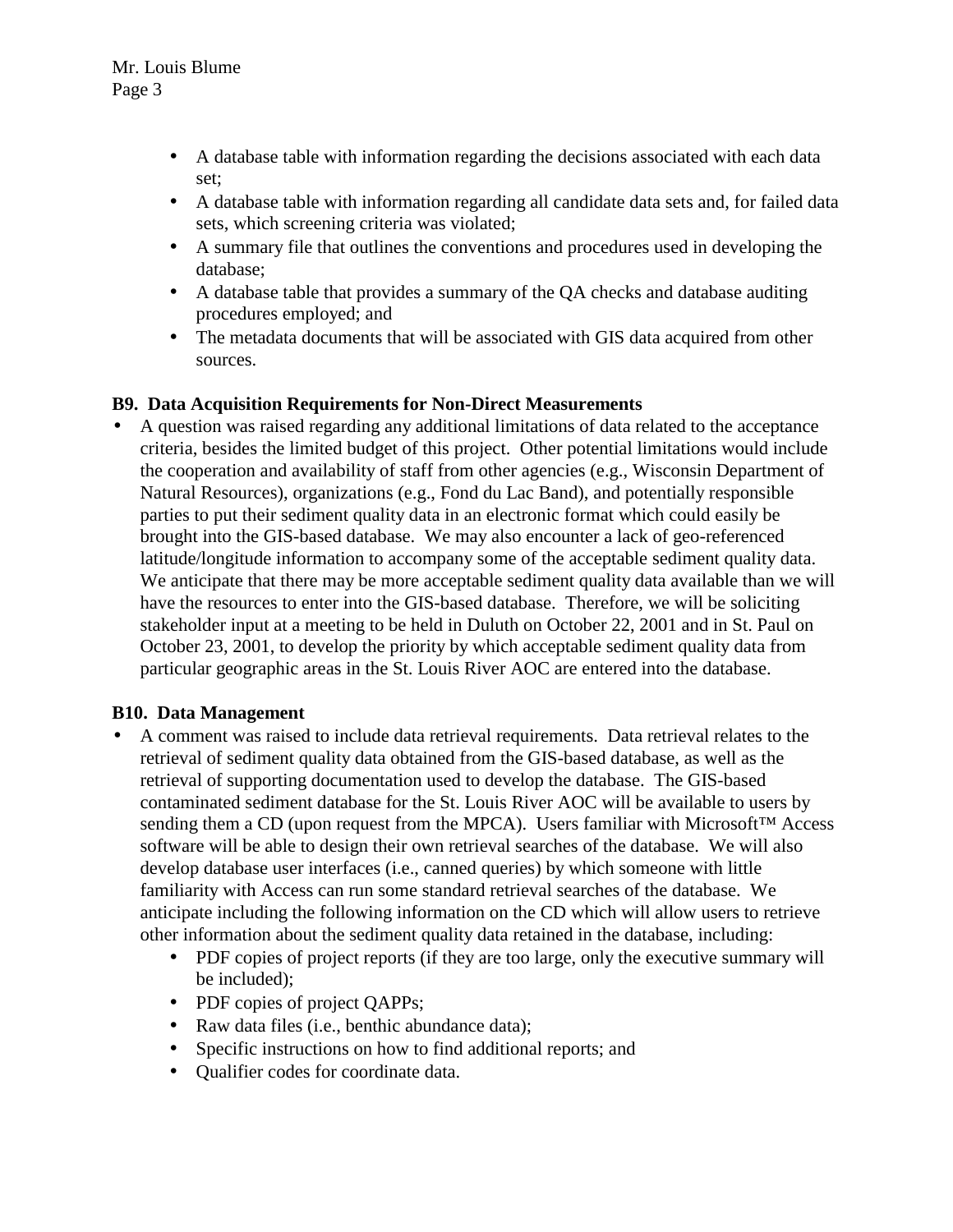Mr. Louis Blume Page 4

• The technical documentation mentioned under section A9 of this memorandum will be retained with the project file for this grant (as filed under the GLNPO grant number). MPCA staff will be able to access this information from our project file system. External users can request this information from me, and I will have our support staff retrieve the needed information from the project file, photocopy it, and send the copy to the requester.

#### **C1. Assessments & Response Actions**

- A comment was made to include the expected frequency of assessments. As stated in the QAPP, the MESL Project Manager and MPCA Principal Investigator will only conduct general surveillance types of assessments as work products are completed or questions arise. The MPCA's professional and technical contract with MESL specifies that they will provide the following major deliverables to the MPCA:
	- Electronic file (in Microsoft™ Access '97) of the GIS-based contaminated sediment database for the St. Louis River AOC;
	- Electronic file of ArcView projects of the database (or other mutually agreed upon spatial analyst tools);
	- Technical memo containing documentation of the database and accompanying spatial tools;
	- Training workshop on how to use and query the GIS-based contaminated sediment database; and
	- Technical memo containing a comparison of mean probable effect concentration quotients (PEC-Qs) for matching sediment chemistry and toxicity data from the St. Louis River AOC with other sites in the Great Lakes region and in North America.
- Excluding the training workshop, I will review the other work products (thus, four assessments).

#### **C2. Reports to Management**

• A section on the results of performance evaluations and audits was not included in the QAPP since no new measurement data will be collected as part of this grant. I associate performance evaluations and audits as activities that would be conducted on analytical or toxicity testing laboratories. However, it is also correct that internal audits of the GIS-based database be conducted as data sets are added to the database. MESL staff will conduct their own internal audits of the database. They will report their audit results verbally to the MESL Project Officer for minor discrepancies and in writing to both me and the MESL Project Officer for major discrepancies.

#### **D1. Data Review, Validation, & Verification**

• A comment was made that criteria for accepting, rejecting, or qualifying data were not included in this section. I excluded the standard Data Review, Validation, and Verification subsections of: Sampling Design, Sample Collection Procedures, Sample Handling, Analytical Procedures, Quality Control, and Calibration since no new measurement data were being collected as part of this project. The criteria for accepting or rejecting data to be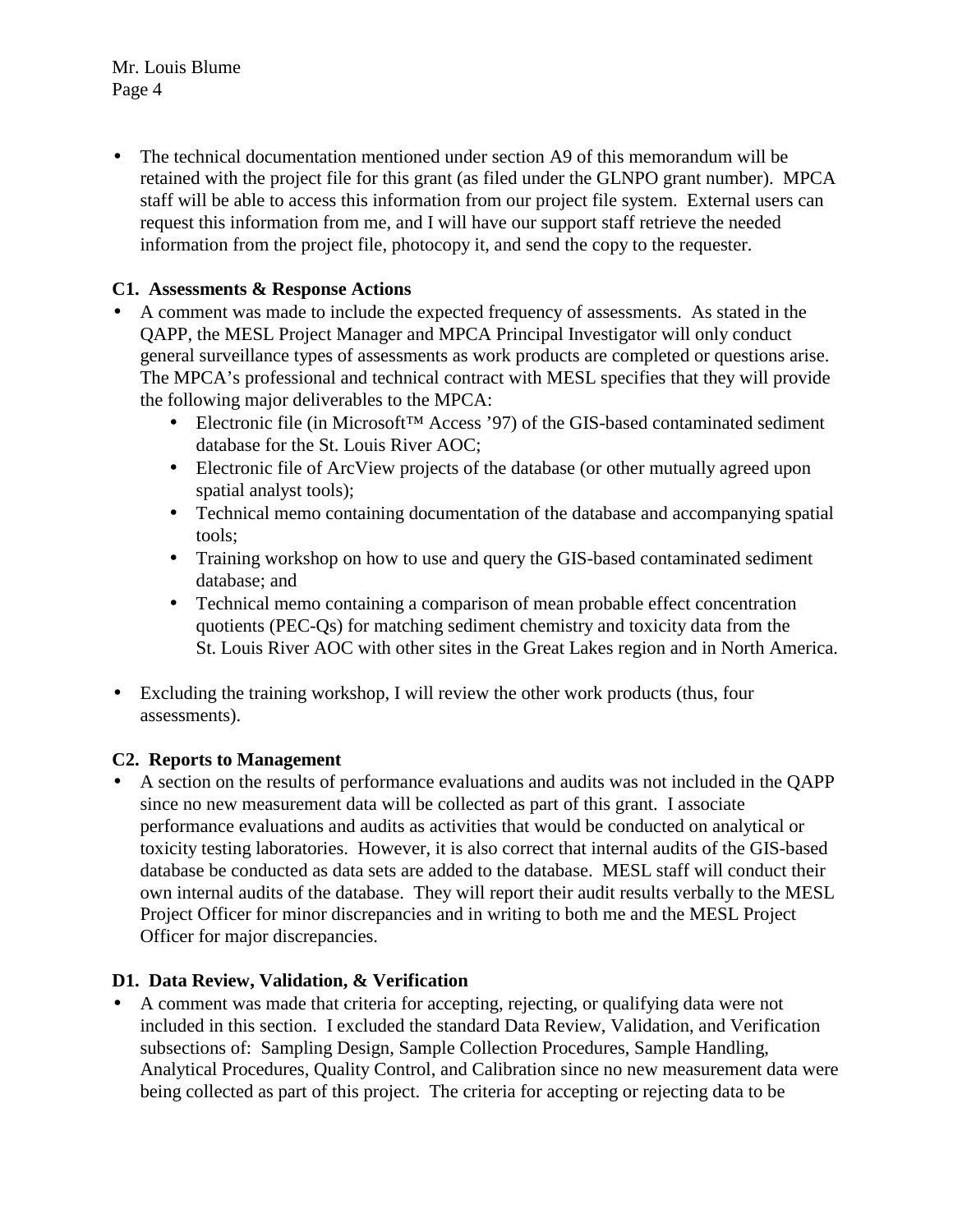Mr. Louis Blume Page 5

> included in the GIS-based database is discussed in Section A7 of this memorandum. Acceptable data will be qualified with the qualifiers designated by the laboratories that generated the data. Stakeholder input will be solicited during October 22-23, 2001 for how to treat QA data such as:

- Averaging analytical duplicate data;
- Averaging field replicate data;
- Treatment of less than detectable data;
- Conventions for calculating total values for PAHs, PCBs, chlordane, and DDTs and averaging duplicate and replicate data for these analytes;
- Including a standardized database list of qualifier codes for analytical and biological effects data;
- Including averaged and un-averaged data; and
- Including other QA data (spikes, blanks, etc.).
- A comment was made that project-specific calculations or algorithms may not be applicable to this project. Section D1.2 of the QAPP specified that any manipulations of the data will be double-checked that the formulas were set up correctly. MESL staff will do this task.

#### **D2. Validation and Verification Methods**

• The process for data validation was noted as not being included in the QAPP. As specified in Section D2.2 of the QAPP, the MPCA has already validated sediment quality data collected from the St. Louis River AOC as part of their GLNPO and EPA grants of the past ten years (per the requirements of the respective QAPPs for each project). For data sets included in the database from other sources, it is beyond the scope of this project for us to validate number for number each data set submitted to us. Data sets will be "validated" for use in the database by passing the acceptance criteria discussed in Section A7 of this memorandum. We expect to verify approximately 10% of the non-MPCA data sets to ensure the data results presented in electronic data files match the hard copy reports.

#### **D3. Reconciliation with User Requirements**

- A comment was made regarding how data limitations will be reported and reconciled. As mentioned in Section A9 of this memorandum, the following database tables will be assembled as part of the technical documentation of this project:
	- A database table containing the information compiled during the data evaluation (i.e., screening criteria);
	- A database table with information regarding the decisions associated with each data set; and
	- A database table with information regarding all candidate data sets and, for failed data sets, which screening criteria was violated.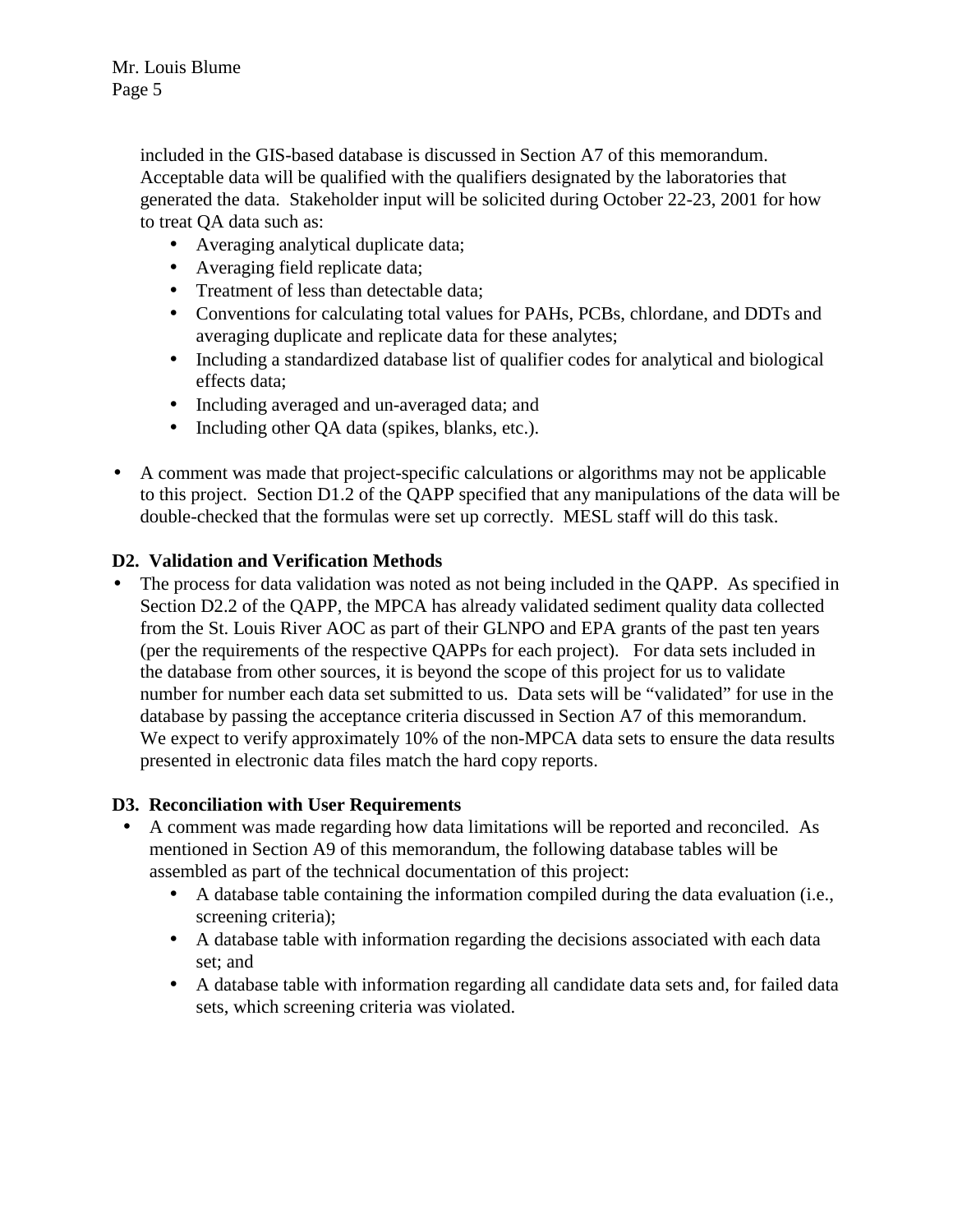Mr. Louis Blume Page 6

If you have any further questions over the content of this memorandum, please give me a call at (651) 297-4068. I will let you know when a new QA Coordinator has been hired for the Environmental Outcomes Division of the MPCA. I should find out the identity of my new supervisor by August 30, 2001.

Sincerely,

Judy L. Crane, Ph.D. Environmental Research Scientist Environmental Standards and Assessment Section Environmental Outcomes Division

JLC:jae

Enclosure: GLNPO's Quality Assurance Project Plan Check Sheet

cc w/ enclosure: Allison Witt, GLNPO Tony Kizlauskas, GLNPO Don MacDonald, MESL Shelley Burman, MPCA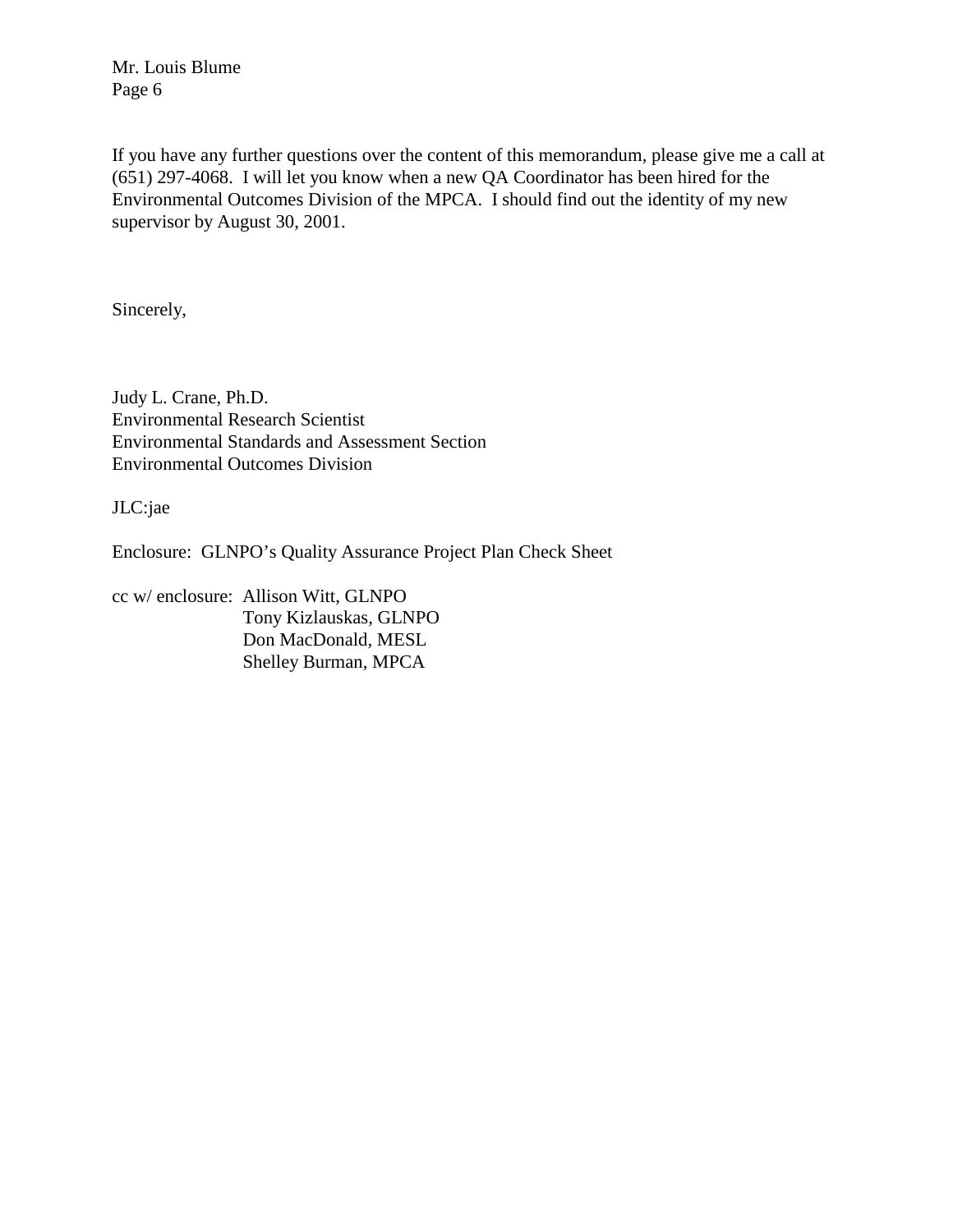

#### UNITED STATES ENVIRONMENTAL PROTECTION AGENCY GREAT LAKES NATIONAL PROGRAM OFFICE 77 WEST JACKSON BOULEVARD CHICAGO, IL 60604-3590

Plu 7/27/01 TO: ANTHONY KIZLAUSKAS, PROJECT OFFIC LOUIS BLUME, QA MANAGER THRU: ALLISON WITT, QA INTERN FROM:  $\bar{\mathcal{A}}$ 

SUBJECT: REVIEW OF "GIS-BASED CONTAMINAYED SEDIMENT DATABASE FOR THE ST. LOUIS RIVER AREA OF CONCERN"

- GRANT #: GL975363-01
- DATE: **JULY 24, 2001**

page 7 lists 43 Great Lakes AOC, but page 9 list 42 AOCs. Which is it?

Agree Please address issues A7, B9, B10, C1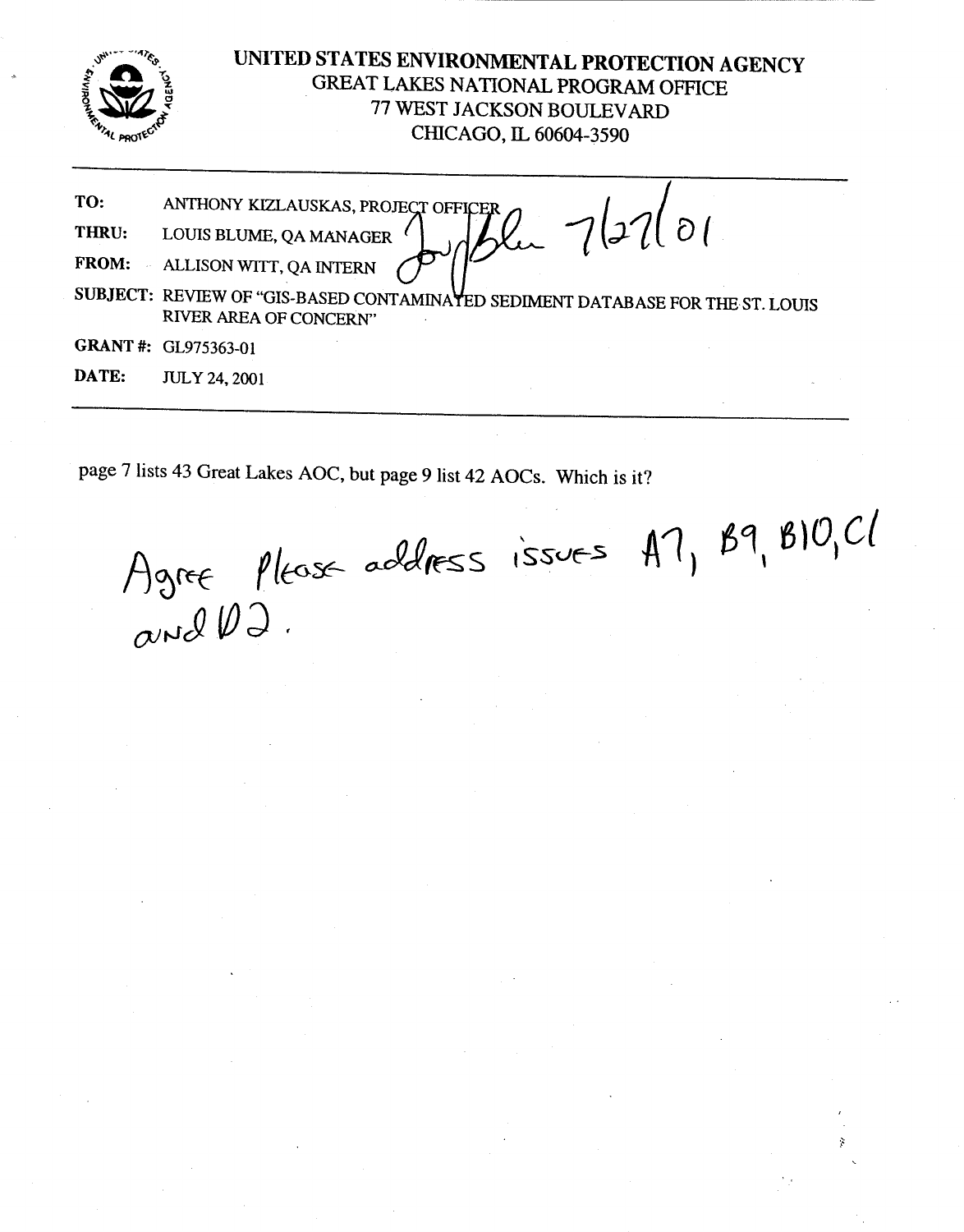

UNITED STATES ENVIRONMENTAL PROTECTION AGENCY GREAT LAKES NATIONAL PROGRAM OFFICE 77 WEST JACKSON BOULEVARD CHICAGO, IL 60604-3590

### **QUALITY ASSURANCE PROJECT PLAN CHECKSHEET**

Revision: 0

QAPP Category:

Project Number: GL975363-01

#### **GRANT TITLE:** GIS-Based Contaminated Sediment Database for the St. Louis River Area of Concern

| Author/ $P.I.$ :       | Judy Crane | Project Officer:       | Anthony Kizlauskas |
|------------------------|------------|------------------------|--------------------|
| Date Review Submitted: | 7/23/01    | Date Review Requested: |                    |
| Date Review Completed: | 7/24/01    | Reviewed by:           | A. Witt            |

Major deficiencies (defined here as the absence of relevant information) were found in the following elements:

| Title & Approval Sheet         | <b>Analytical Methods</b>                     |
|--------------------------------|-----------------------------------------------|
| Table of Contents              | <b>Quality Control</b>                        |
| Distribution List              | Instrument/Equipment Testing                  |
| Project/Task Organization      | <b>Instrument Calibration &amp; Frequency</b> |
| Problem Definition/Background  | <b>Inspection/Acceptance for Supplies</b>     |
| Project/Task Description       | X Data Acquisition (Non-Direct)               |
| Data Quality Objectives        | X Data Management                             |
| Special Training/Certification | X Assessments & Response Actions              |
| Documentation & Records        | $\mathbf{X}$<br><b>Reports to Management</b>  |
| <b>Sampling Process Design</b> | X Data Review, Validation, & Verification     |
| <b>Sampling Method</b>         | X Validation and Verification Methods         |
| Sample Handling                | X Reconciliation with User Requirements       |

See attached sheets for discussion comments relative to all elements.

#### **Conclusion/Recommendation:**

Acceptable

Acceptable with minor revisions

Unacceptable with major revisions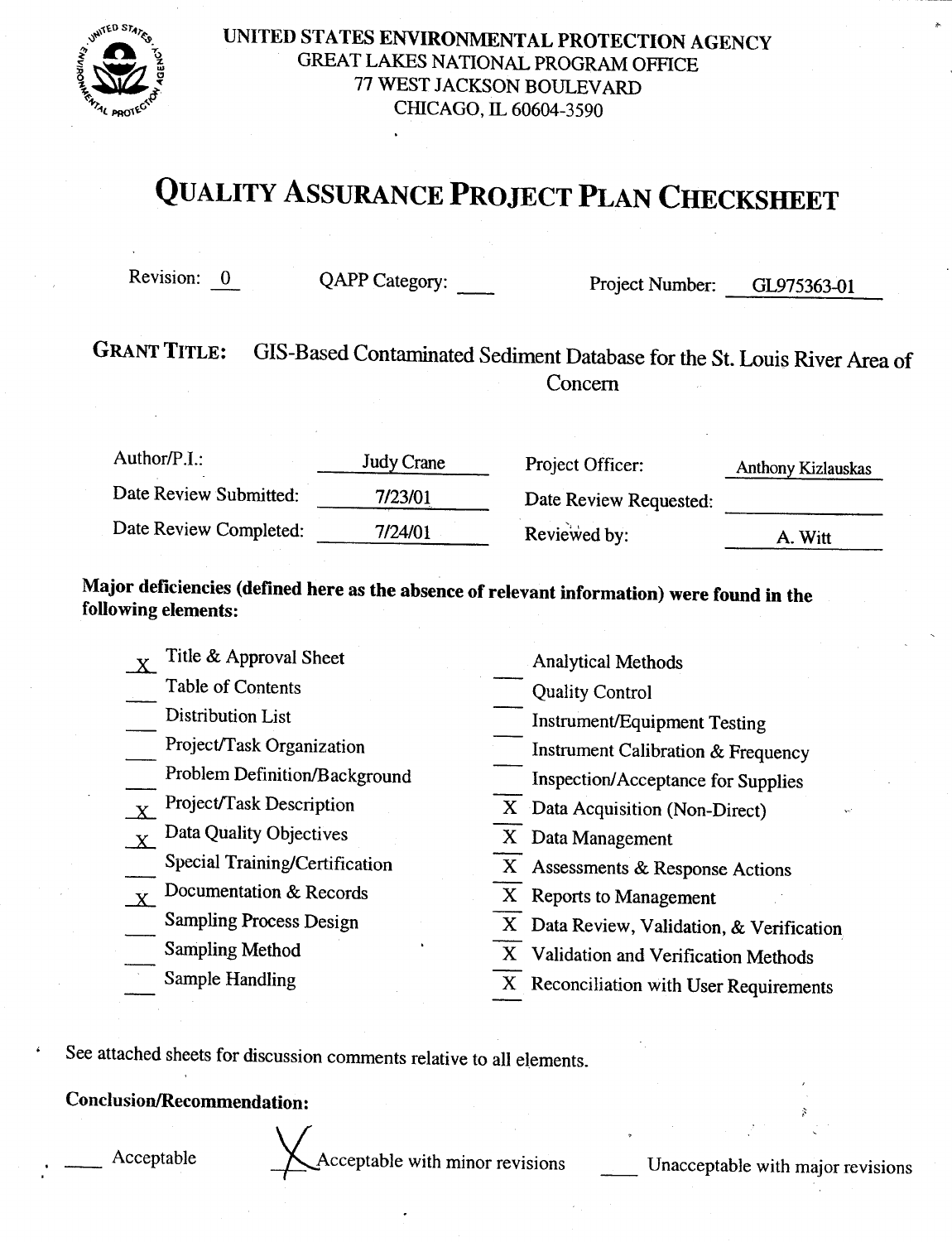l.  $\mathcal{E}^{\mathbf{a}}$ 

 $\lambda$ 

 $\frac{1}{2}$ 

 $\omega_{\rm{max}}$ 

| A1. | Title & Approval Sheet                                                                                                                                                          |             |             |             |             |                                                                                                                                                                                                                                                        |
|-----|---------------------------------------------------------------------------------------------------------------------------------------------------------------------------------|-------------|-------------|-------------|-------------|--------------------------------------------------------------------------------------------------------------------------------------------------------------------------------------------------------------------------------------------------------|
|     | Title                                                                                                                                                                           | $\mathbf X$ |             |             |             |                                                                                                                                                                                                                                                        |
|     | Organization's name                                                                                                                                                             | $\mathbf x$ |             |             |             |                                                                                                                                                                                                                                                        |
|     | Dated signature of project investigator                                                                                                                                         | $\mathbf X$ |             |             |             |                                                                                                                                                                                                                                                        |
|     | Dated signature of QA officer                                                                                                                                                   |             |             | $\mathbf x$ |             | Minor, needed on final copy.                                                                                                                                                                                                                           |
|     | Other signatures, as needed                                                                                                                                                     |             |             | $\mathbf X$ |             | Minor, needed on final copy.                                                                                                                                                                                                                           |
| A2. | <b>Table of Contents</b>                                                                                                                                                        | $\mathbf X$ |             |             |             |                                                                                                                                                                                                                                                        |
| A3. | <b>Distribution List</b>                                                                                                                                                        | $\mathbf X$ |             |             |             |                                                                                                                                                                                                                                                        |
| A4. | Project/Task Organization                                                                                                                                                       |             |             |             |             |                                                                                                                                                                                                                                                        |
|     | Identifies key individuals with their<br>responsibilities (e.g., data users, decision<br>makers, project QA manager, Subcontractors,<br>etc.)                                   | X           |             |             |             |                                                                                                                                                                                                                                                        |
|     | Organization chart shows lines of authority &<br>reporting responsibilities                                                                                                     | $\mathbf X$ |             |             |             |                                                                                                                                                                                                                                                        |
| A5. | <b>Problem Definition/Background</b>                                                                                                                                            |             |             |             |             |                                                                                                                                                                                                                                                        |
|     | Clearly states problem or decision to be<br>resolved                                                                                                                            | X           |             |             |             |                                                                                                                                                                                                                                                        |
|     | Historical & background information                                                                                                                                             | X           |             |             |             |                                                                                                                                                                                                                                                        |
| A6. | <b>Project/Task Description</b>                                                                                                                                                 |             |             |             |             |                                                                                                                                                                                                                                                        |
|     | Lists measurements to be made<br>$-$ Not NEEDE                                                                                                                                  |             |             |             | χ           |                                                                                                                                                                                                                                                        |
|     | Cites applicable technical, regulatory, or<br>program-specific quality standards, criteria, or<br>objectives                                                                    |             |             |             | X           |                                                                                                                                                                                                                                                        |
|     | Notes special personnel or equipment<br>requirements                                                                                                                            | X           |             |             |             |                                                                                                                                                                                                                                                        |
|     | Provides work schedule                                                                                                                                                          | $\mathbf X$ |             |             |             |                                                                                                                                                                                                                                                        |
|     | Notes required project & QA records/reports                                                                                                                                     |             | $\mathbf X$ |             |             | Need to include records from QA assessments.                                                                                                                                                                                                           |
| A7. | Quality Objectives & Criteria for<br><b>Measurement Data</b>                                                                                                                    |             |             |             |             |                                                                                                                                                                                                                                                        |
|     | States project objectives and limits, both                                                                                                                                      | $\mathbf X$ |             |             |             |                                                                                                                                                                                                                                                        |
|     | qualitatively & quantitatively                                                                                                                                                  |             |             |             |             |                                                                                                                                                                                                                                                        |
|     | States & characterizes measurement quality<br>objectives as to applicable action levels or<br>criteria                                                                          |             |             | $\mathbf X$ |             | Pre-existing data usage does not allow a study<br>to become exempt from quality criteria. Need<br>to establish criteria to identify if pre-existing<br>data maintains a high level of quality and that<br>all data used has an equal level of quality. |
| A8. | <b>Special Training Requirements/Certifications</b>                                                                                                                             | $\mathbf X$ |             |             |             |                                                                                                                                                                                                                                                        |
| A9. | <b>Documentation &amp; Records</b>                                                                                                                                              |             |             |             |             |                                                                                                                                                                                                                                                        |
|     | Lists information & records to be included in<br>data report (e.g. raw data, field logs, results of<br>QC checks, problems encountered)<br>States requested lab turnaround time |             | $\mathbf X$ |             |             | Need to state the actual information which is<br>expected to be included in data report, not just<br>database.                                                                                                                                         |
|     | Gives retention time and location for records                                                                                                                                   | $\mathbf X$ |             |             | $\mathbf X$ |                                                                                                                                                                                                                                                        |
|     | and reports                                                                                                                                                                     |             |             |             |             |                                                                                                                                                                                                                                                        |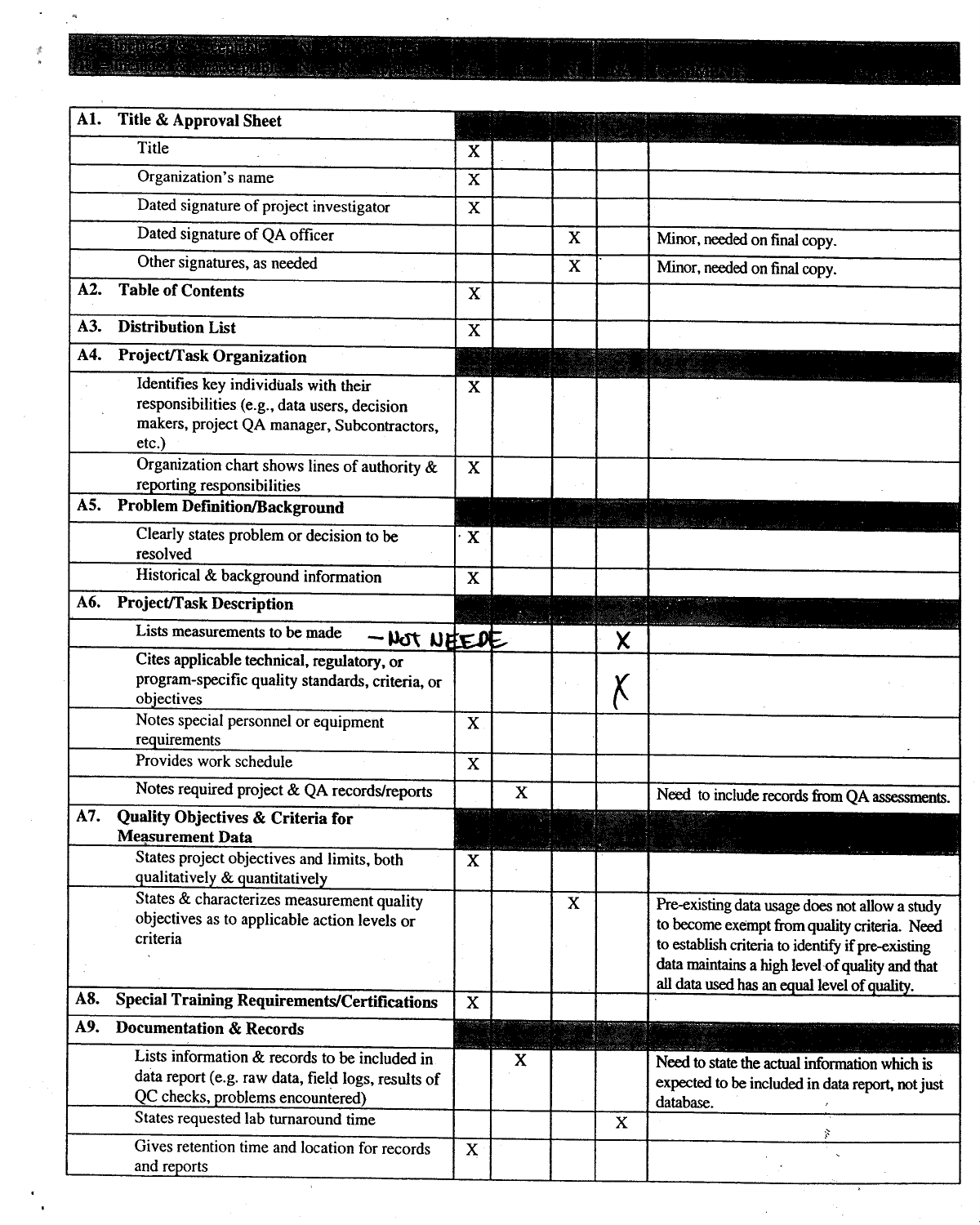# 

<u>a diabitant</u>

 $\tilde{\mathcal{E}}$ 

ø

J,

| <b>B1. Sampling Process Design (Experimental Design)</b>                                                                                                             |  |  |             |  |
|----------------------------------------------------------------------------------------------------------------------------------------------------------------------|--|--|-------------|--|
| Types and number of samples required                                                                                                                                 |  |  | X           |  |
| Sampling network design & rationale for<br>design                                                                                                                    |  |  | $\mathbf X$ |  |
| Sampling locations & frequency of sampling                                                                                                                           |  |  | X           |  |
| Sample matrices                                                                                                                                                      |  |  | $\mathbf x$ |  |
| Classification of each measurement parameter<br>as either critical or needed for information<br>only                                                                 |  |  | X           |  |
| Validation study information, for non-standard<br>situations                                                                                                         |  |  | $\mathbf X$ |  |
| <b>B2. Sampling Method Requirements</b>                                                                                                                              |  |  |             |  |
| Identifies sample collection procedures &<br>methods                                                                                                                 |  |  | X           |  |
| Lists equipment needs                                                                                                                                                |  |  | $\mathbf X$ |  |
| Identifies support facilities                                                                                                                                        |  |  | $\mathbf X$ |  |
| Identifies individuals responsible for<br>corrective action                                                                                                          |  |  | $\mathbf X$ |  |
| <b>B3. Sample Handling &amp; Custody Requirements</b>                                                                                                                |  |  |             |  |
| Notes sample handling requirements                                                                                                                                   |  |  | X           |  |
| Notes chain of custody procedures, if required                                                                                                                       |  |  | $\mathbf X$ |  |
| <b>B4. Analytical Methods Requirements</b>                                                                                                                           |  |  |             |  |
| Identifies analytical methods to be followed<br>(with all options) & required equipment                                                                              |  |  | X           |  |
| Provides validation information for non-<br>standard methods                                                                                                         |  |  | $\mathbf x$ |  |
| Identifies individuals responsible for<br>corrective action                                                                                                          |  |  | $\mathbf X$ |  |
| <b>B5. Quality Control Requirements</b>                                                                                                                              |  |  |             |  |
| Identifies QC procedures & frequency for each<br>sampling, analysis, or measurement technique,<br>as well as associated acceptance criteria and<br>corrective action |  |  | $\mathbf x$ |  |
| References procedures used to calculate QC                                                                                                                           |  |  | $\mathbf X$ |  |
| statistics (e.g., precision, bias, accuracy)                                                                                                                         |  |  |             |  |
| B6. Instrument/Equipment Testing, Inspection,<br>and Maintenance Requirements                                                                                        |  |  |             |  |
| Identifies acceptance testing of sampling and<br>measurement systems                                                                                                 |  |  | X           |  |
| Describes equipment needing calibration and<br>frequency for such calibration                                                                                        |  |  | $\mathbf X$ |  |
| Notes availability & location of spare parts                                                                                                                         |  |  | $\mathbf X$ |  |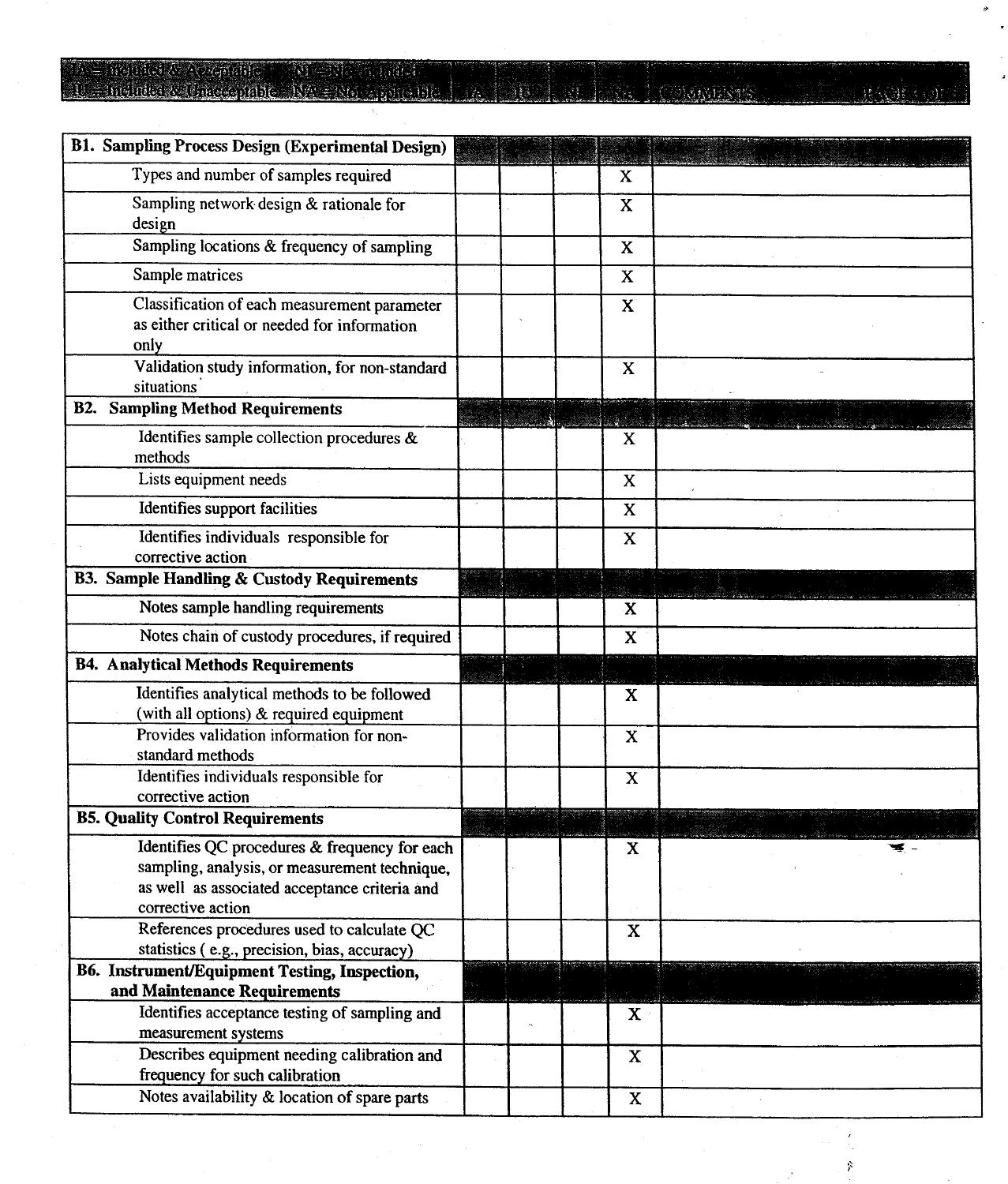## er e la parte de la castilité de l'ESSE d'aliació de l'aliació

 $\bar{a}$ 

Ý.

<u>na lakamata</u>

| <b>B7.</b> Instrument Calibration & Frequency                                                                                                                        |             |   |             |                                                                                                          |
|----------------------------------------------------------------------------------------------------------------------------------------------------------------------|-------------|---|-------------|----------------------------------------------------------------------------------------------------------|
| Identifies equipment needing calibration and<br>frequency for such cafibration                                                                                       |             |   | X           |                                                                                                          |
| Notes required calibration standards and/or<br>equipment                                                                                                             |             |   | X           |                                                                                                          |
| Cites calibration records & manner traceable<br>to equipment                                                                                                         |             |   | $\mathbf X$ |                                                                                                          |
| <b>B8.</b> Inspection/Acceptance Requirements for<br><b>Supplies &amp; Consumables</b>                                                                               |             |   |             |                                                                                                          |
| States acceptance criteria for supplies &<br>consumables                                                                                                             |             |   | $\mathbf X$ |                                                                                                          |
| Notes responsible individuals                                                                                                                                        |             |   | X           |                                                                                                          |
| B9. Data Acquisition Requirements for Non-Direct<br><b>Measurements</b>                                                                                              |             |   |             |                                                                                                          |
| Identifies type of data needed from non-<br>measurement sources (e.g., computer data<br>bases and literature files), along with<br>acceptance criteria for their use | X           |   |             |                                                                                                          |
| Describes any limitations of such data                                                                                                                               |             | X |             | Are there any limitations of data related to the<br>acceptance criteria? Only mention limited<br>budget. |
| <b>B10.</b> Data Management                                                                                                                                          |             |   |             |                                                                                                          |
| Describes standard record keeping & data<br>storage and retrieval requirements                                                                                       |             | X |             | Need to include data retrieval requirements.                                                             |
| Checklist or standard forms attached to QAPP                                                                                                                         | $\mathbf X$ |   |             |                                                                                                          |
| Describes data handling equipment &<br>procedures used to process, compile and<br>analyze data (e.g., required computer<br>hardware & software)                      | X           |   |             |                                                                                                          |
| C1. Assessments & Response Actions                                                                                                                                   |             |   |             |                                                                                                          |
| Lists required number, frequency, & type of<br>assessments, with approximate date & names<br>of responsible personnel                                                |             | X |             | Include expected frequency of assessments.                                                               |

**Bi** 

| X |   |  |                                                                                                                |
|---|---|--|----------------------------------------------------------------------------------------------------------------|
|   |   |  |                                                                                                                |
| X |   |  |                                                                                                                |
|   |   |  |                                                                                                                |
| x |   |  |                                                                                                                |
|   | x |  |                                                                                                                |
| x |   |  |                                                                                                                |
| x |   |  |                                                                                                                |
|   |   |  | an di kabupatèn Kalèndherang di kacamatan di Kabupatèn Kabupatèn Kabupatèn Kabupatèn Kabupatèn Kabupatèn Kabup |

 $\ddot{\phantom{a}}$ 

 $\tilde{\varphi}$